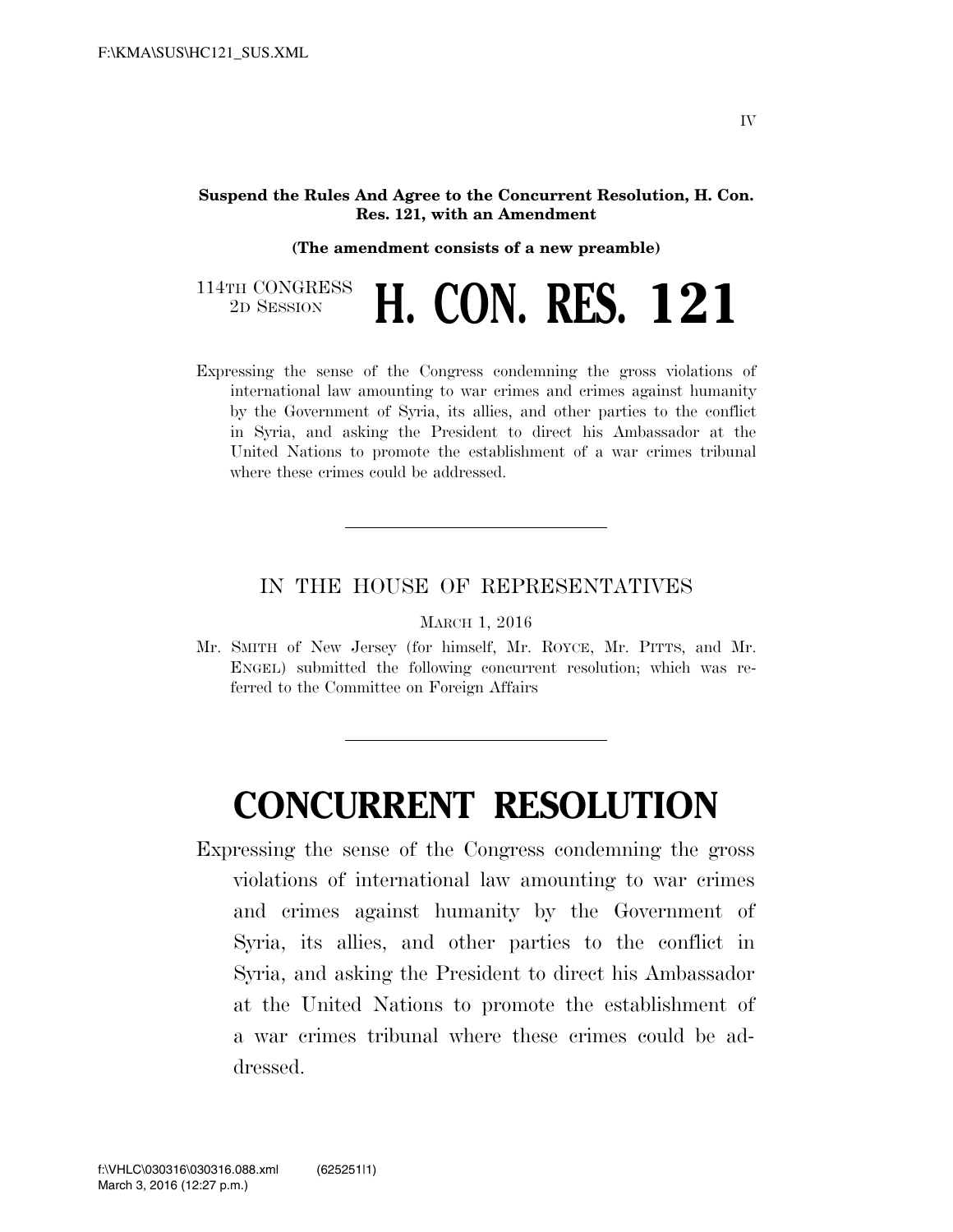- Whereas the Government of Syria, led by President Bashar al-Assad, has engaged in widespread torture and rape, employed starvation as a weapon of war, and massacred civilians, including through the use of chemical weapons, cluster munitions, and barrel bombs;
- Whereas the vast majority of the civilians who have died in the Syrian conflict have been killed by the Government of Syria led by President Bashar al-Assad and its allies, specifically the Russian Federation, the Islamic Republic of Iran, and Iran's terrorist proxies including Hezbollah;
- Whereas the Government of Syria reportedly has subjected nearly 1,000,000 civilians to devastating sieges and manipulated the delivery of humanitarian aid for its own gain, thereby weaponizing starvation against populations, such as in Madaya;
- Whereas the Government of Syria continues to target schools, water, electric, and medical facilities as a way to deny civilians access to critical infrastructure and basic services;
- Whereas the Government of Syria has conducted massive and widespread enforced disappearances, systematic torture, and killing, amounting to what the United Nations Independent International Commission of Inquiry on the Syrian Arab Republic recently described as ''extermination'' at the hands of the State;
- Whereas the same Commission of Inquiry described these and other actions perpetrated by the Government of Syria as war crimes and crimes against humanity;
- Whereas the Government of Syria and its allies have carried out mass atrocities without regard for international norms or human decency;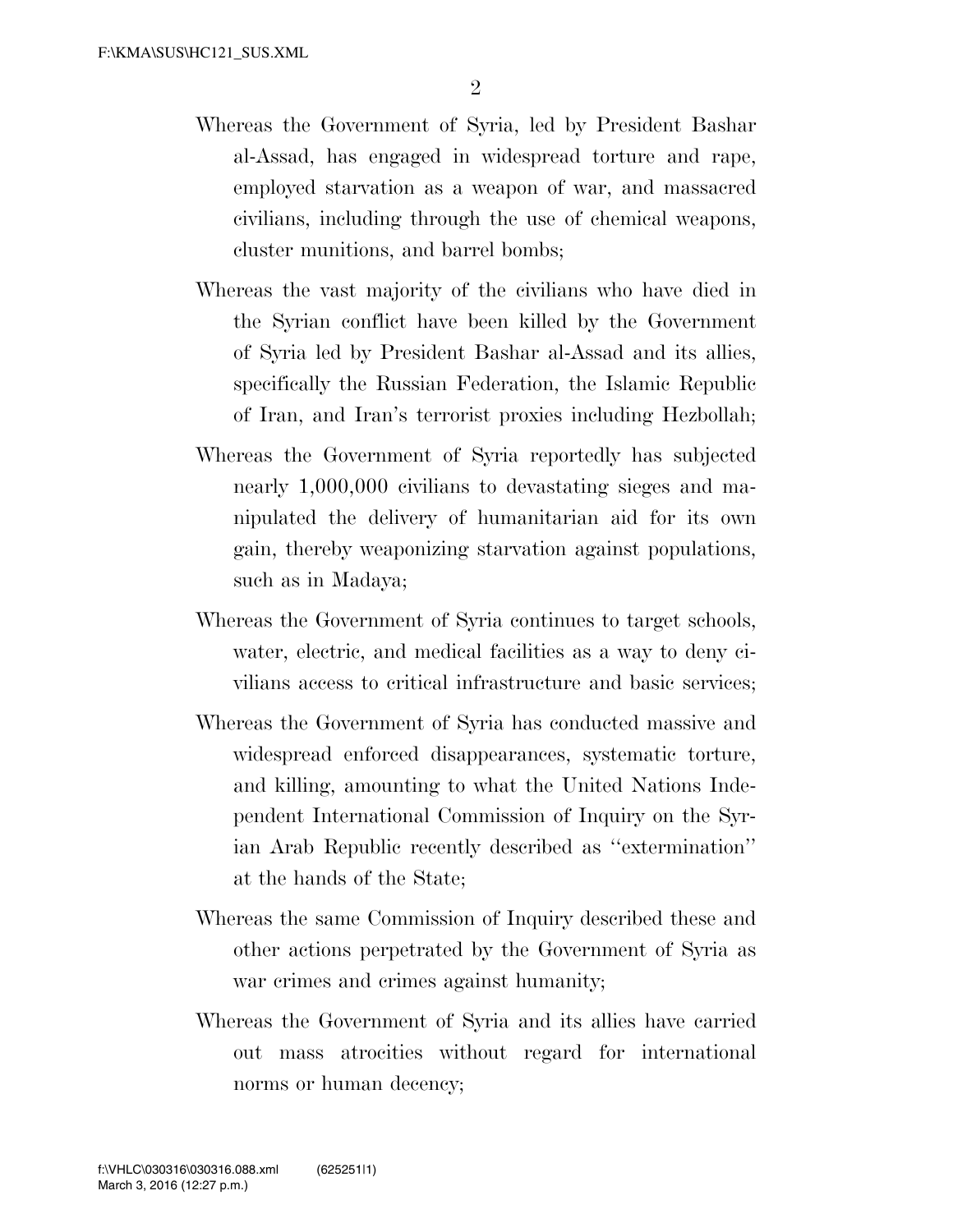- Whereas the Government of Syria and its allies have attacked various religious and ethnic minority populations in Syria, including Christians, Turkmens, and Ismaelis;
- Whereas the Russian Federation has not only enabled the Government of Syria's perpetration of these crimes but has committed its own violations of international law by leading deliberate bombing campaigns on civilian targets including bakeries, hospitals, markets, and schools, contrary to United Nations Security Council Resolution 2254, adopted on December 18, 2015, which demanded ''that all parties immediately cease any attacks against civilians and civilian objects'';
- Whereas the attacks by the Government of Syria and its allies have focused on civilian targets and the United States-backed opposition, and have led to the expansion of the Islamic State in Syria;
- Whereas other parties to the conflict in Syria, including the Islamic State of Iraq and the Levant and the al-Nusra Front, have engaged in torture, rape, summary execution of government soldiers, kidnapping for ransom, and violence against civilians;
- Whereas these continued violations of international law, without any promise of accountability, jeopardize hope for establishing a meaningful and lasting peace through the Geneva and Vienna processes;
- Whereas Syria is not a state-party to the Rome Statute and is not a member of the International Criminal Court;
- Whereas the United States supports the collection and analysis of documentation related to the ongoing violations of human rights, the coordination of Syrian and international actors working on documentation and transi-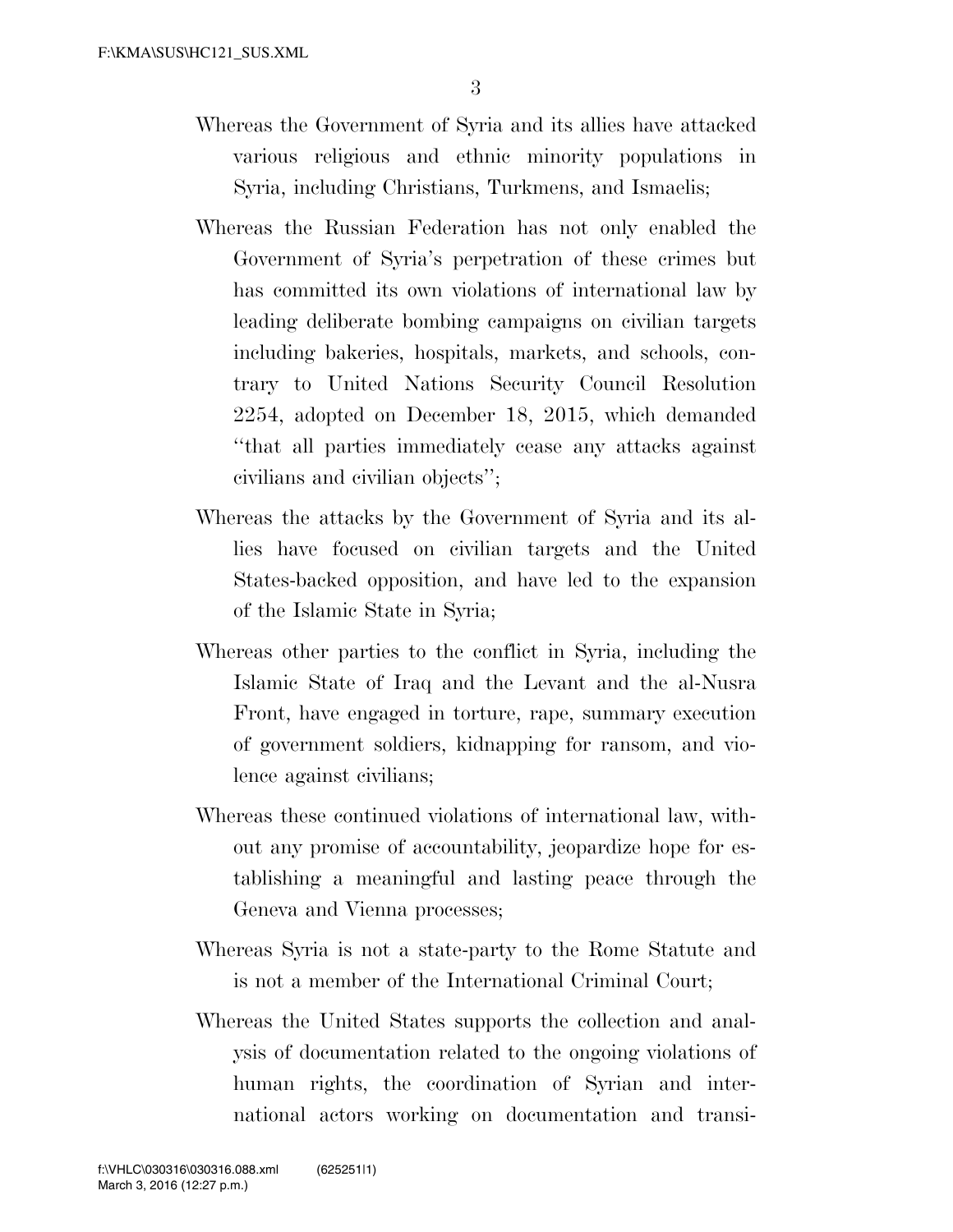tional justice efforts, and education and outreach on transitional justice concepts and processes, including efforts of the Syria Justice and Accountability Center sponsored by the United States and various other states and multilateral institutions;

- Whereas the international community has previously established ad hoc or regional tribunals through the United Nations to bring justice in specific countries where war crimes, crimes against humanity, and genocide have been committed;
- Whereas ad hoc or regional tribunals, including the International Criminal Tribunal for the former Yugoslavia, the International Criminal Tribunal for Rwanda, and the Special Court for Sierra Leone, have successfully investigated and prosecuted war crimes, crimes against humanity, and genocide, and there are many positive lessons to be learned from such tribunals; and
- Whereas any lasting, peaceful solution to the conflict in Syria must be based upon justice for all, including members of all factions, political parties, ethnicities, and religions: Now, therefore, be it
	- 1 *Resolved by the House of Representatives (the Senate*
	- 2 *concurring),* That Congress—
	- 3 (1) strongly condemns the continued use of un-4 lawful and indiscriminate violence against civilian 5 populations by the Government of Syria, its allies, 6 and other parties to the conflict;
- 7 (2) urges the United States and its partners to 8 continue to demand and work toward the cessation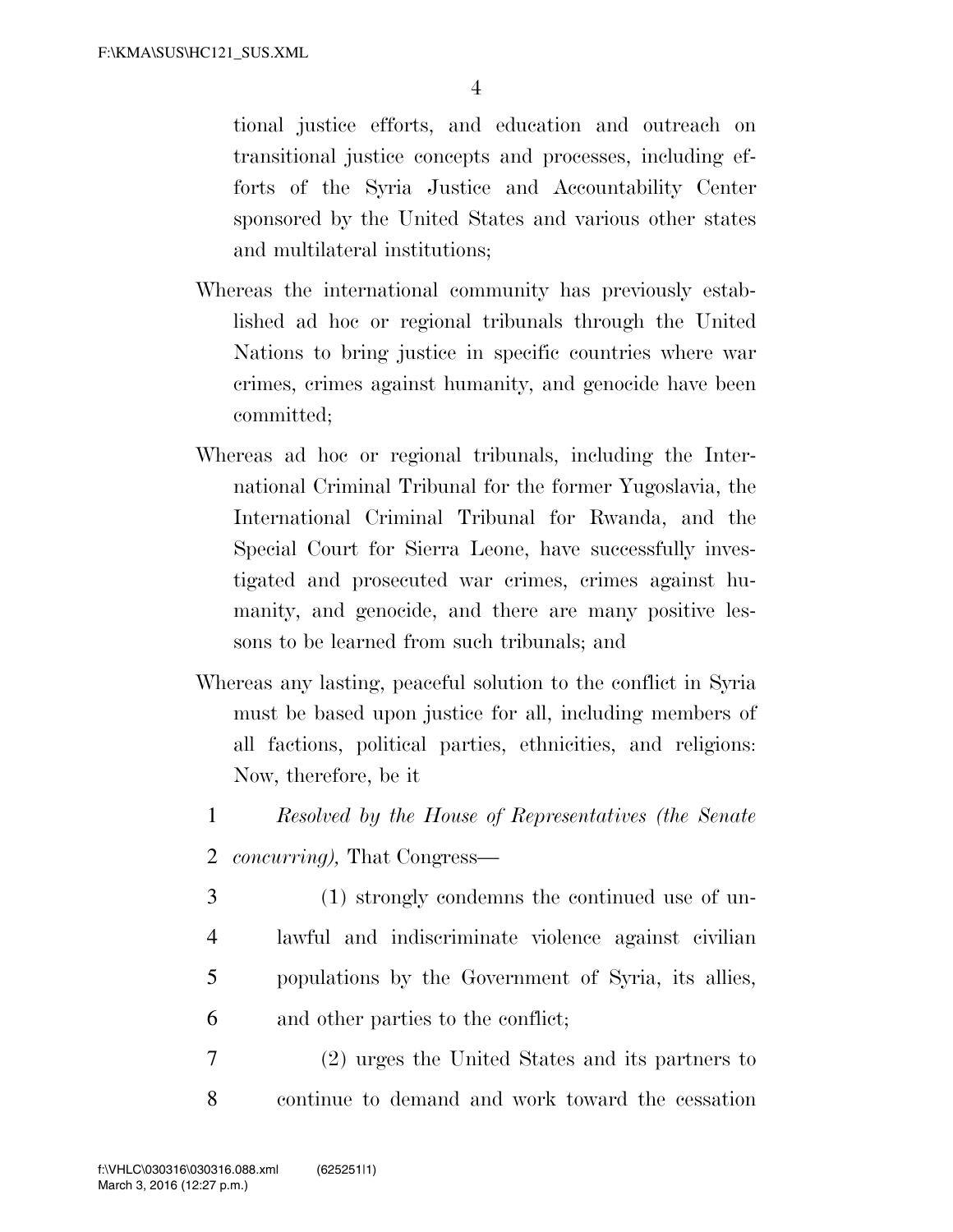of attacks on Syrian civilians by the Government of Syria, its allies, and other parties to the conflict;

 (3) urges the Administration to establish addi- tional mechanisms for the protection of civilians and to ensure consistent and equitable access to humani-tarian aid for vulnerable populations;

 (4) urges the United States to continue its sup- port for efforts to collect and analyze documentation related to ongoing violations of human rights in Syria, and to prioritize the collection of evidence that can be used to support future prosecutions for war crimes and crimes against humanity committed by the Government of Syria, its allies, and other parties to the conflict;

 (5) urges the President to direct the United States representative to the United Nations to use the voice and vote of the United States to imme- diately promote the establishment of a Syrian war crimes tribunal, a regional or international hybrid court to prosecute the perpetrators of grave crimes committed by the Government of Syria, its allies, and other parties to the conflict; and

 (6) urges other nations to apprehend and de- liver into the custody of such a Syrian war crimes tribunal persons indicted for war crimes, crimes